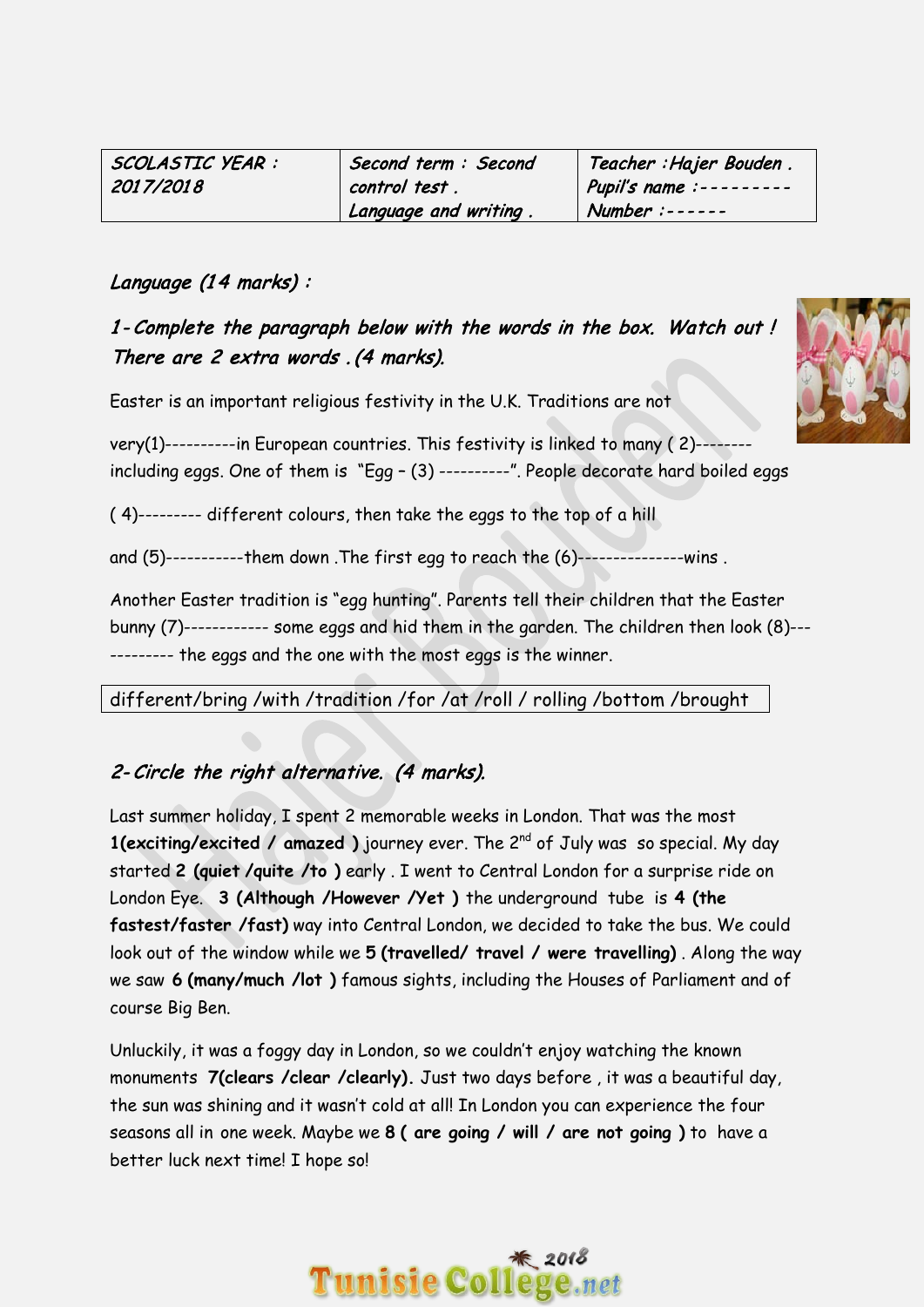## 3- Match A with B to get a meaningful paragraph. Be careful !There's an extra part in B . (3 marks).

|                                          | R                                          |  |
|------------------------------------------|--------------------------------------------|--|
| 1-Trips by sea offer you a variety       | a-the best way to travel if you want to    |  |
| 2- I travelled by sea and I believe it's | have some relax.                           |  |
| 3-You can stretch your legs              | b-that sea journeys take a long time.      |  |
| 4-It's a good chance                     | c-chatting to people.                      |  |
| 5-Some people think                      | -travelling by ship.                       |  |
| 6-Yet, for me, there's nothing better    | -to socialize and meet interesting people. |  |
| than                                     | -of comforts.                              |  |
|                                          | -on the decks, play games or swim.         |  |
| -/5+------/6+                            |                                            |  |

# 4/Match the underlined utterances to the right function. Be careful ! There's an extra function . (3 marks )

Shopkeeper: Hello little lady<u>! 1 How can I help you?</u>

Katie<u>: *2 I'd like to buy a new dress for mom*</u>.

Shopkeeper<u>: 3 Which one do you want?</u>

Katie: That one , the black one , It's very gorgeous.

Shopkeeper: Which size does your mom take?

Katie: I think it's large.

Shopkeeper: Here you are!

Katie: Oh! <mark>4 *This is exactly what I want.*</mark> How much is it?

Shopkeeper: It's 500 Dinars .

Katie: What ? <u>5Th*is is too expensive for me!* Do you have a cheaper one?</u>

Shopkeeper: No , I'm sorry. But let's say it's on sale. So it will be 450 Dinars.

Katie: Thank you. That's so kind of you.

Shopkeeper: It's nothing little lady ! Wait a minute. 6 I'll wrap it for you!

Here you are , have a nice day.

Katie: Thank you , same to you ! Goodbye.

### $*$  201 unisie Coll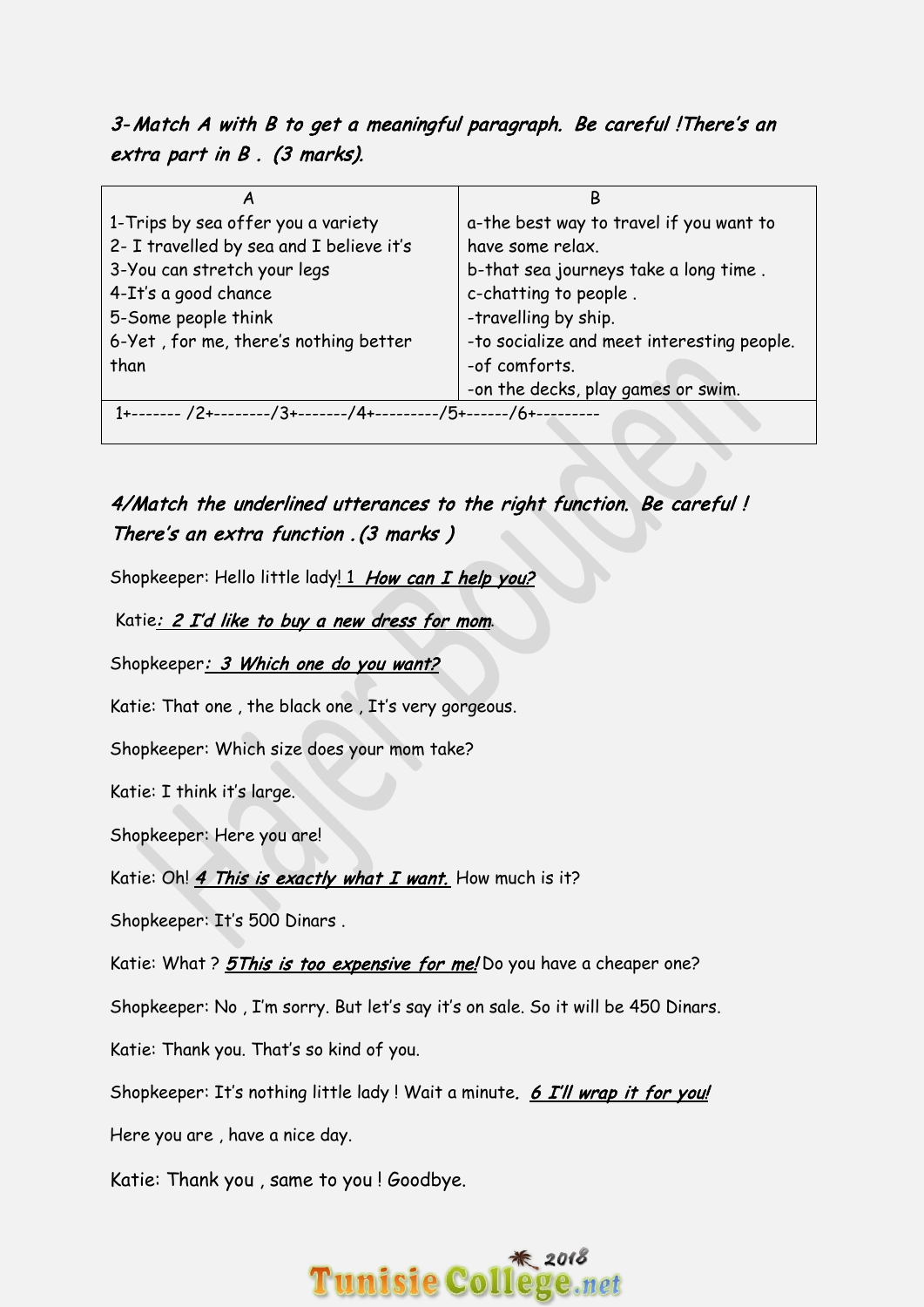**Functions:** 

a - Expressing surprise.

b-Offering help.

c-Making an instant decision.

d-Expressing satisfaction.

e- Asking about choice.

f-A planned action in the future.

g-Expressing desire.

 $1+---/2+---/3+---/4+---/5+---/6+---$ 

Topic: In her last letter your American pen-friend Emily asked you to help her choose the best accommodation to enjoy her stay at a Tunisian hotel.

Write her back to help her take the best decision

# and a sie College"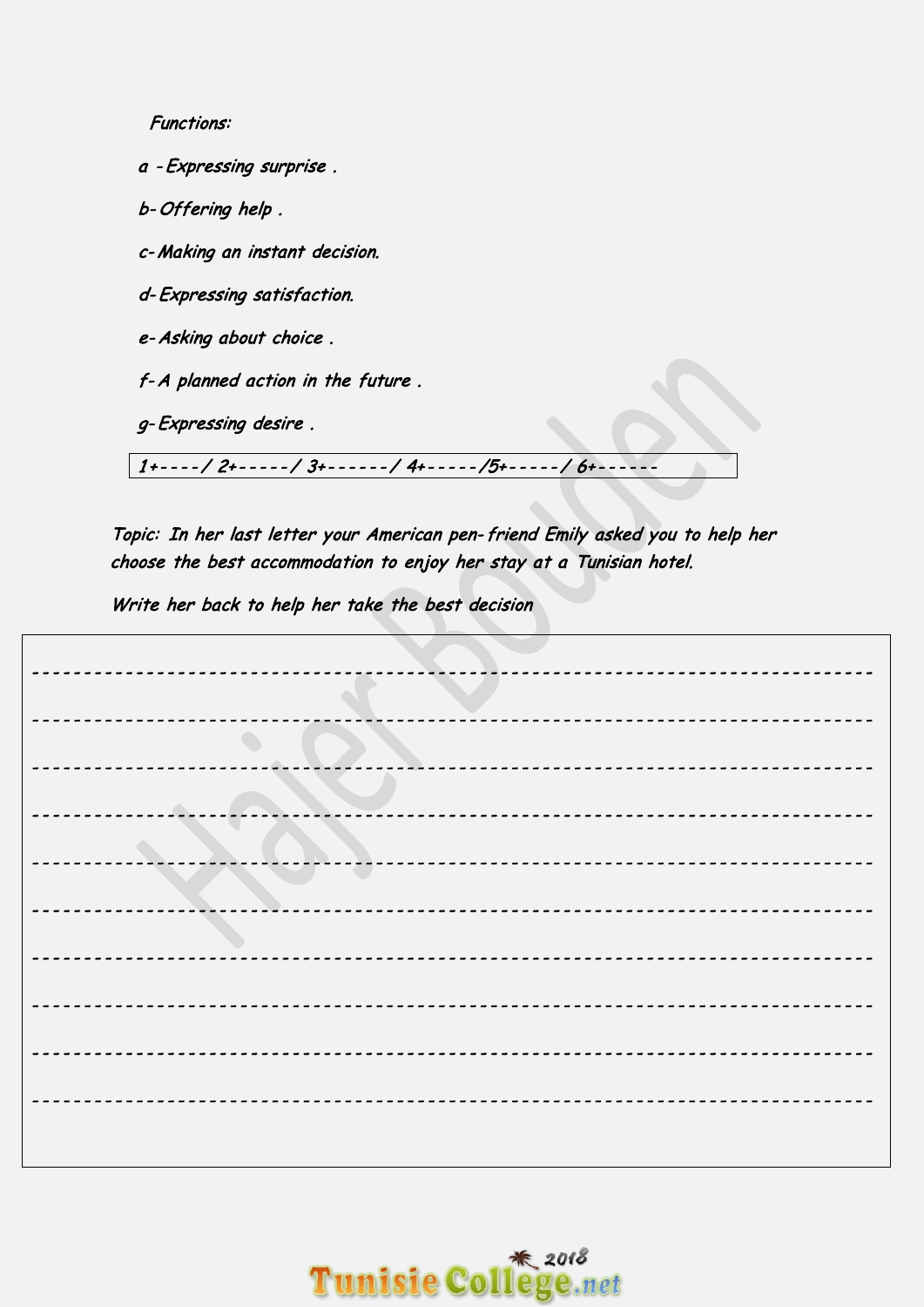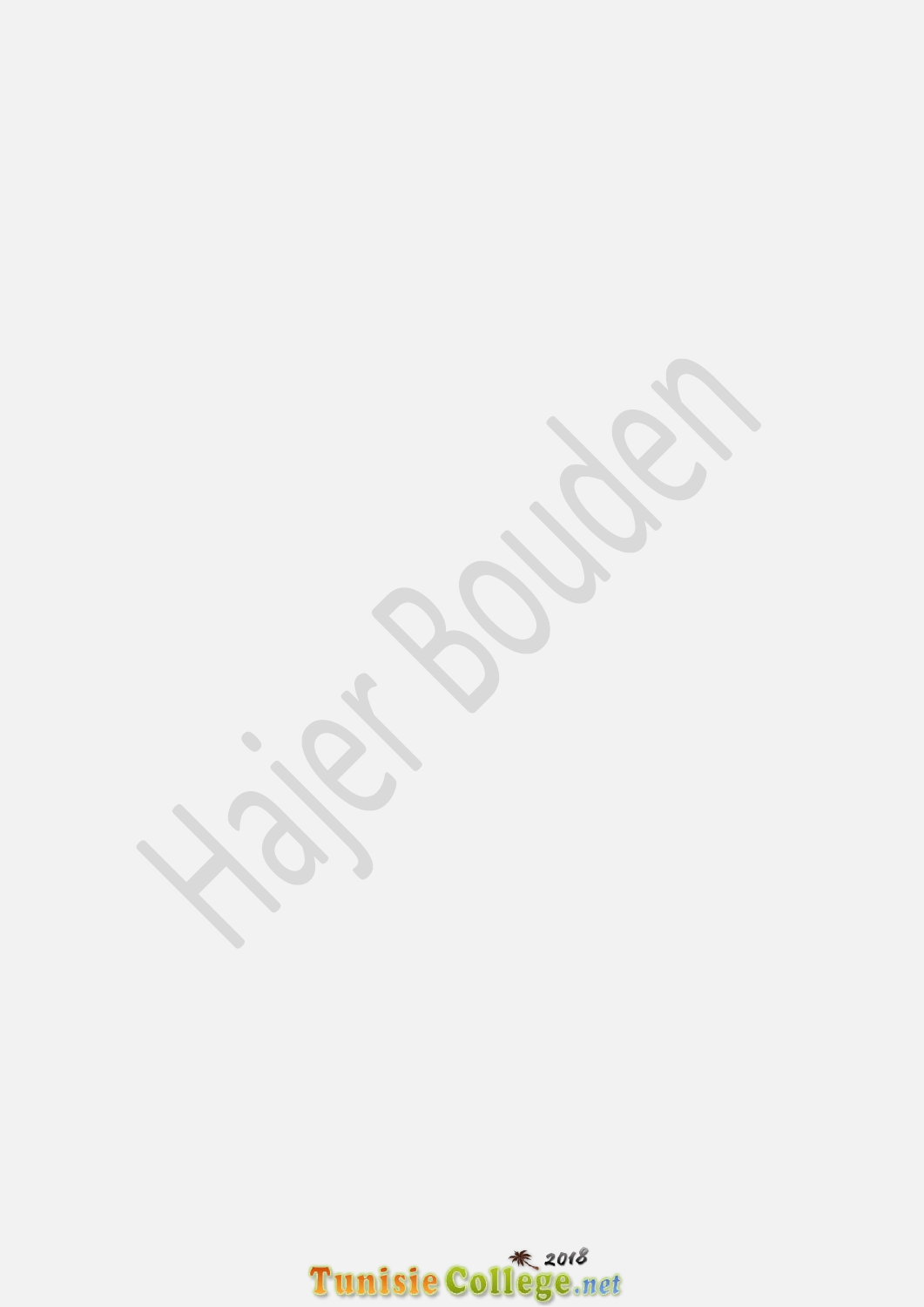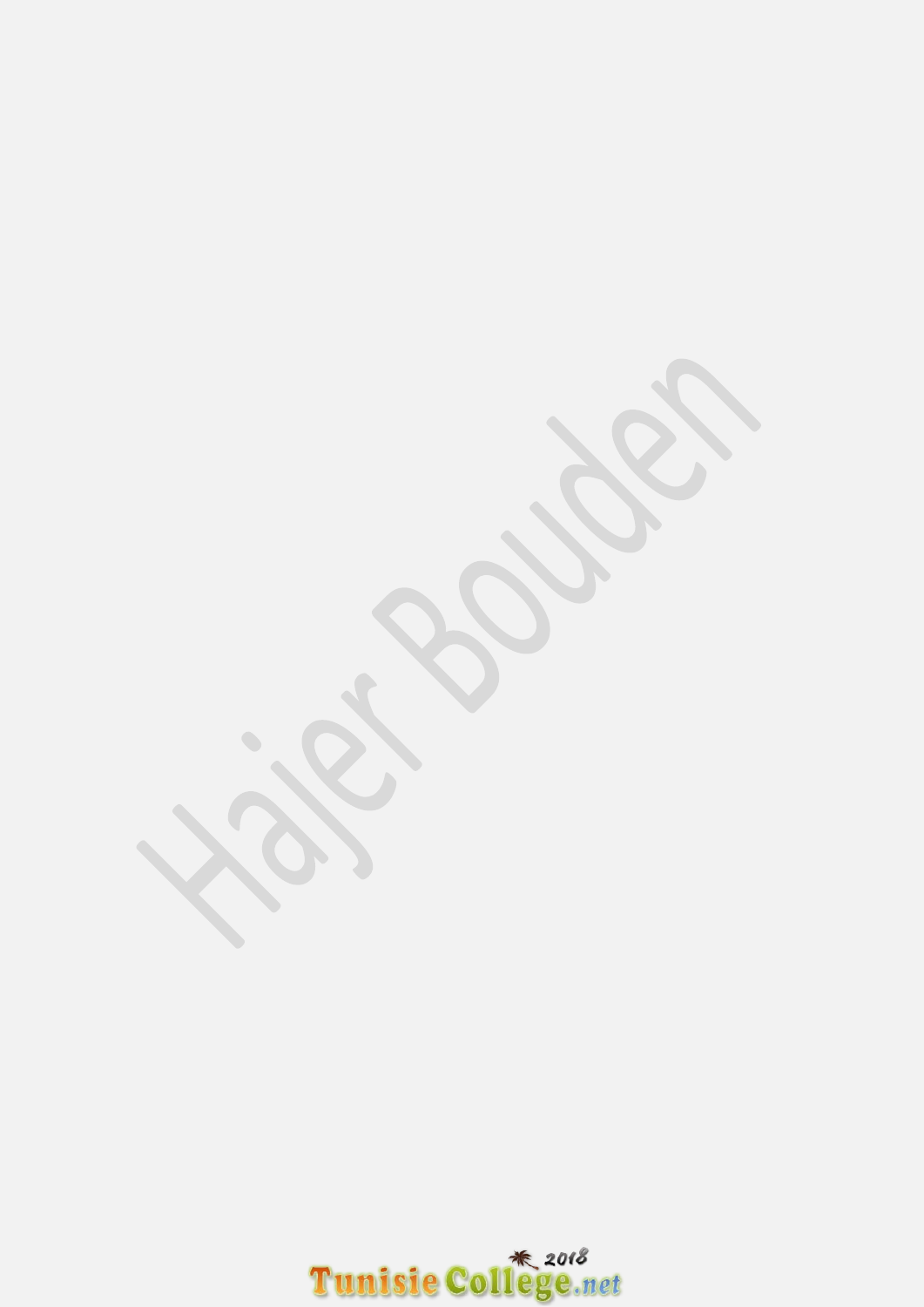